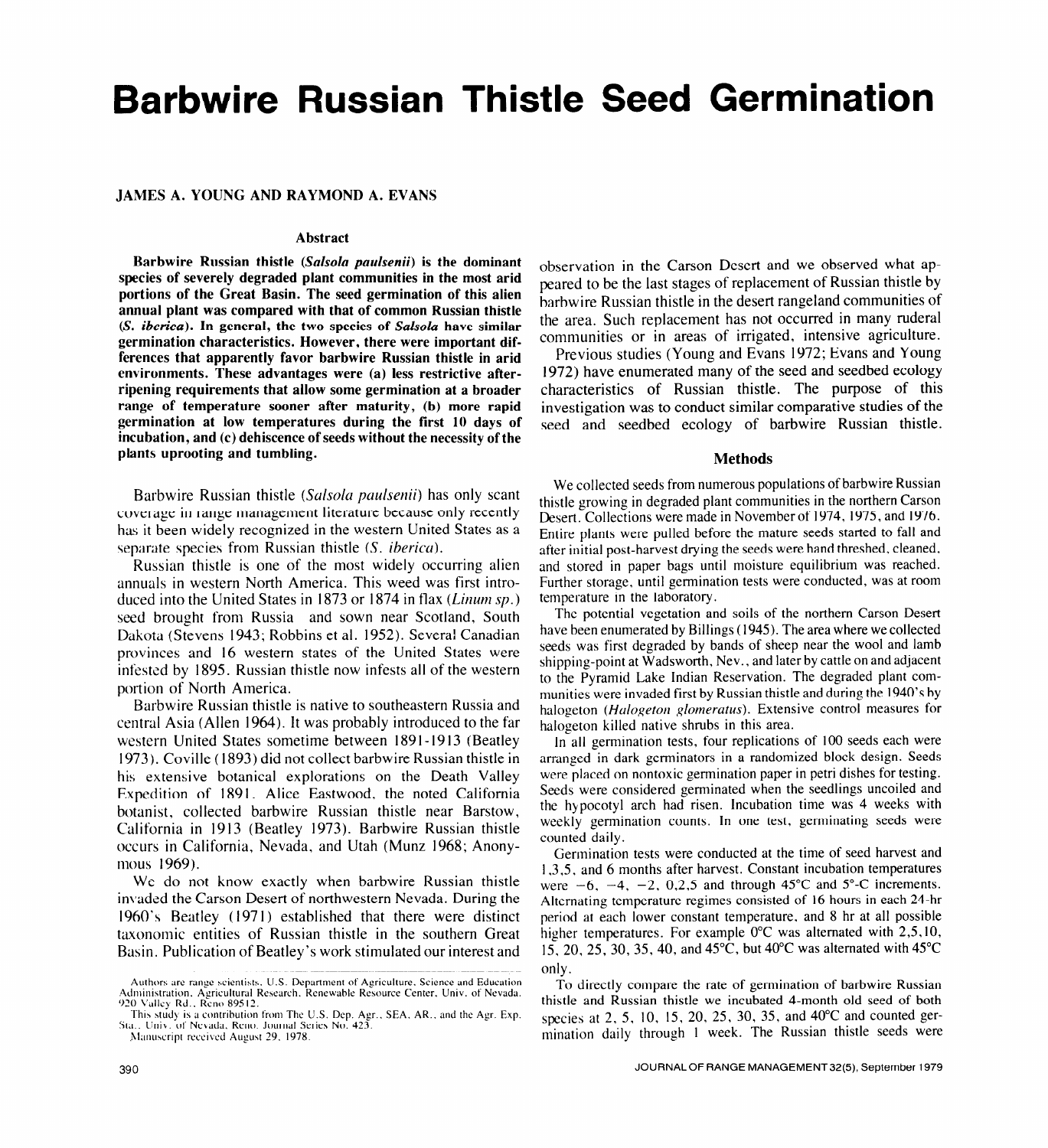collected from an agricultural field at Reno, Nevada.

We placed seeds of barbwire Russian thistle on the surface, or buried them 0.5, and 1, 2, 3.4, or 5 cm deep in a sandy soil in beds prepared in the greenhouse. The soil was obtained from a barbwire Russian thistle community in the Carson Desert and was compacted in the beds to approximate the bulk densities of field profiles. In addition to the soil burial, we also placed seeds on the soil surface and covered them with I cm of annual grass litter, or sprinkled the seeds on the **top of** the litter. The seedbeds were kept moist with a mist **nozzle.**  Emerging seedlings were counted daily.

We prepared aqueous solutions of  $-4$ ,  $-6$ ,  $-8$ ,  $-10$ ,  $-12$ , and - I6 bars osmotic potential by dissolving appropriate amounts of polyethylene glycol or NaCl in distilled water. Both of these materials produce reduced osmotic potentials; however, the NaCl solutions often are toxic to germinating seedlings even though they have been used in many studies, while properly prepared polyethylene glycol solutions subject the seeds only to differences in moisture stress. Seeds of barbwire Russian thistle and Russian thistle that were 6 months old were incubated at 15°C in the reduced osmotic potentials. The seeds were arranged in plastic boxes with the osmotic solutions using the procedures described by Young et al. (1968). The procedure involves placing seeds in a matrix of ground styrofoam with the solutions at different osmotic potentials.

To determine the dispersal pattern and germinability of barbwire Russian thistle seeds we collected 120 soil samples 5 by IO cm in surface area and 2.5 cm deep from a barbwire Russian thistle community in the Carson Desert. Samples were collected in December 1974 and 1975 after most of the seeds had fallen from the plant. Samples were collected at the stem base, 0. I, 0.5, and I .O m from the stem in each cardinal direction. The number of germinable seeds was determined by standard bioassay techniques in the greenhouse (Young et al. 1969).

We collected 100 soil samples from a barbwire Russian thistle community in the Carson Desert in May 1974 and 1975. Each soil sample was 300 cm<sup>2</sup> in surface area and 2.5 cm deep. Considerable germination had occurred by the time the samples were collected; seedlings were removed. To determine the germinability of seeds remaining in the soil after the initial field germination, we divided each sample into six subsamples for different bioassay treatments. Seeds in the bioassay were kept wet with (a) control (tap water), (b) aqueous solutions of 1.0 mM potassium nitrate  $(KNO<sub>3</sub>)$ , (c) 0.1 mM  $KNO<sub>3</sub>$ . (d) 0.01 mM  $KNO<sub>3</sub>$ , (e) 0.28 mM gibberellic acid (GA<sub>3</sub>), (f) 0.56 mM GA<sub>3</sub>, or (g) the combination of 0.56 mM GA<sub>3</sub> and 0.1 mM  $KNO<sub>3</sub>$ . The procedures and concentration of germination enhancement additives were suggested by previous studies by Evans and Young ( 1975).

**Table 1. Germination (%) at constant and alternating temperatures of barbwire Russian thistle seeds 1 month (December) and 6 months (May) after harvest. Means for 1974, 1975, and 1976."** 

| Cold period<br>temperature<br>16 <sub>hr</sub> |          | month after harvest<br>Warm period temperature 8 hr |         |                  |          |                  |           |          |                  |          |          |  |
|------------------------------------------------|----------|-----------------------------------------------------|---------|------------------|----------|------------------|-----------|----------|------------------|----------|----------|--|
| $^{\circ}C$                                    | 0        | $\overline{2}$                                      | 5       | 10               | 15       | 20               | 25        | 30       | 35               | 40       | 45       |  |
| $-6$                                           | $\bf{0}$ | 0                                                   |         | $\bf{0}$         | $\Omega$ | $\bf{0}$         | $\Omega$  | 0        | $\Omega$         | $\Omega$ | $\Omega$ |  |
| $-4$                                           | 0        |                                                     |         |                  |          | 0                | 0         |          |                  |          |          |  |
| $-2$                                           | 0        | 0                                                   |         | 0                | 0        | 6c               |           |          |                  |          |          |  |
| 0                                              | 0        | $16a-c$                                             | $24a-c$ | $20a-c$          | $18a-c$  | 37a              | $20a-c$   | $27a-c$  | 7c               | 0        |          |  |
|                                                |          | $24a-c$                                             | $26a-c$ | 32ab             | 32ab     | $19a-c$          | $22a-c$   | $27a$ c  | $22a-c$          | 11bc     | 0        |  |
|                                                |          |                                                     | $20a-c$ | 32ab             | $25a-c$  | $19a-c$          | $20a-c$   | $18a-c$  | 14 <sub>bc</sub> | 3c       | $\Omega$ |  |
| 10                                             |          |                                                     |         | 12 <sub>bc</sub> | 12bc     | $27a-c$          | $20a-c$   | $18a-c$  | $20a-c$          | 0        | U        |  |
| 15                                             |          |                                                     |         |                  | 8c       | 11bc             | $25a-c$   | 6c       | 6c               | $\Omega$ | n        |  |
| 20                                             |          |                                                     |         |                  |          | 15 <sub>bc</sub> | <b>6c</b> | $\Omega$ | $\Omega$         |          |          |  |
| 25                                             |          |                                                     |         |                  |          |                  | 10c       | 6c       | 0                |          |          |  |
| 30                                             |          |                                                     |         |                  |          |                  |           | 6c       | 0                |          |          |  |
| 35                                             |          |                                                     |         |                  |          |                  |           |          | 0                |          |          |  |
| 40                                             |          |                                                     |         |                  |          |                  |           |          |                  | 0        |          |  |
| 45                                             |          |                                                     |         |                  |          |                  |           |          |                  |          |          |  |

| Cold period<br>temperature<br>16 <sub>hr</sub> |                | 6 months after harvest<br>Warm period temperature 8 hr<br>°C |             |              |          |              |          |          |              |             |                |  |
|------------------------------------------------|----------------|--------------------------------------------------------------|-------------|--------------|----------|--------------|----------|----------|--------------|-------------|----------------|--|
| $^{\circ}C$                                    | $\bf{0}$       | $\overline{2}$                                               | 5           | 10           | 15       | 20           | 25       | 30       | 35           | 40          | 45             |  |
| $-6$                                           | $\overline{0}$ | $\mathbf{0}$                                                 | $\mathbf 0$ | $\mathbf{0}$ | $\Omega$ | $\mathbf{0}$ | $\bf{0}$ | 0        | $\mathbf 0$  | $\mathbf 0$ | 0              |  |
| $-4$                                           | $\bf{0}$       | 0                                                            | 0           | 8no          | 2no      | $16L-0$      | $\Omega$ | $\Omega$ | $\bf{0}$     | 0           | 0              |  |
| $-2$                                           | $\bf{0}$       | 8no                                                          | $18L-0$     | $22L-n$      | 68e-g    | $81a-f$      | $48h-i$  | $24k-n$  | $\mathbf{0}$ | $\theta$    | 0              |  |
| $\mathbf 0$                                    | $61g-i$        | $73c-g$                                                      | 88a-d       | $87a-e$      | 86а-е    | $78a-g$      | $79a-g$  | $70d-g$  | $63f - i$    | $29j-m$     | $\bf{0}$       |  |
| $\overline{2}$                                 |                | 93ab                                                         | 89ad        | 91ab         | $85a-c$  | 88a-d        | $90a-c$  | $78a-g$  | $84a-e$      | $30j-1$     | 2 <sub>o</sub> |  |
|                                                |                |                                                              | 94a         | $87a-e$      | 94a      | 91ab         | $76a-g$  | 86а-е    | $70d-g$      | $29j-m$     | 0              |  |
| 10                                             |                |                                                              |             | $74b-g$      | 80af     | $89a-d$      | $80a-f$  | 84а-е    | $88a-d$      | $25k-n$     | $12L-0$        |  |
| 15                                             |                |                                                              |             |              | 88a-d    | 79a-g        | $85a-e$  | 93ab     | $87a-e$      | $30j-l$     | $10m-o$        |  |
| 20                                             |                |                                                              |             |              |          | $75b-g$      | $81a-f$  | $81a-f$  | 88a-d        | 86а-е       | 8no.           |  |
| 25                                             |                |                                                              |             |              |          |              | $80a-f$  | $71d-g$  | $85a-e$      | $43 - k$    | $10m-o$        |  |
| 30                                             |                |                                                              |             |              |          |              |          | $62f-i$  | $61g-i$      | $26k-n$     | 6no            |  |
| 35                                             |                |                                                              |             |              |          |              |          |          | $75b-g$      | $17L-0$     | 2no            |  |
| 40                                             |                |                                                              |             |              |          |              |          |          |              | 43ik        | 20             |  |
| 45                                             |                |                                                              |             |              |          |              |          |          |              |             | $\bf{0}$       |  |

 $\textsuperscript{4}$  Means followed by the same letter are not significantly different at the 0.01 level of probability as determined by Duncan's multiple range test. For readers convenience, means not significantly lower than the maximum, our definition of optimum, are underlined.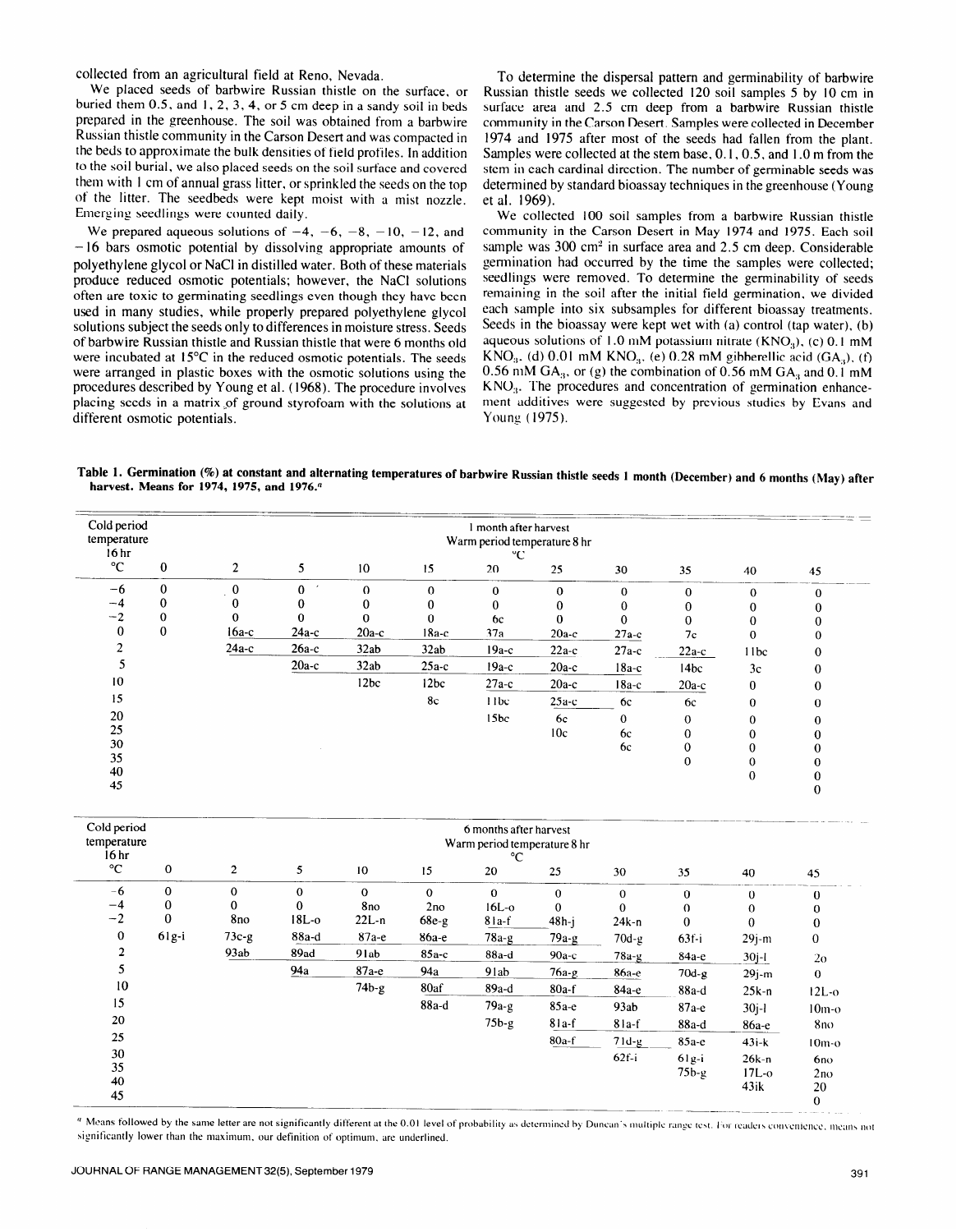### **Results**

#### **Temperatures for Germination**

Barbwire Russian thistle seeds germinated soon after harvest, but the optimum germination [defined as germination not statistically ( $P=0.01$ ) lower than the maximum] was rather low (Table 1). Seeds germinated at a range of temperatures from  $-2$ to 30°C. Maximum germination was below 40% and there was little difference in germination among the cold and cooltemperature regimes.

# *Ajterripening*

The germinability of barbwire Russian thistle seeds increased over the winter, as measured by both the temperature regimes support germination and the percentage of germination at given temperatures (Table 1). This increase in germinability fits the concept of afterripening (Mayer and Poljakoff-Mayber 1963), in which germination increased with storage time after harvest and is relatively independent of storage conditions. By 6 months after harvest the number of temperature regimes that supported germination had almost doubled and average germination had increased from 18% to 60% at the temperatures where some germination occurred. The mean of all temperatures, including those where no germination occurred, increased from  $8\%$  to  $44%$  when the afterripening was satisfied. The average optimum for germination had increased from 23% to 85%. This increase in germination occurred gradually during the winter after harvest (data for intermediate test not shown).

By early in the spring following maturity. barbwire Russian thistle seeds germinated with no limitations by seedbed temperature. Some germinated at practically all temperature combinations that would prevail in seedbeds in the *Artemisiul*grasslands (Evans et al. 1970).

# **Comparison with Russian Thistle**

The pattern of limited germination immediately after harvest and gradually increasing germination during the winter is similar in both barbwire Russian thistle and Russian thistle **~\r'oun~** and Evans 1972). Barbwire Russian thistle seeds expectedly mature in October, a month earlier than common Russian thistle seeds; however, some overlap in maturation may occur. In December. barbwire Russian thistle seeds germinated in  $35\%$  more temperature regimes (Table 1) than Russian thistle seeds did (Young and Evans 1972). However, overall germination uas lower because the additional germination of barbwire Russian thistle was mainly at cold to very cold temperatures where percentage germination was relatively low.

To compare directly the rate of germination of barbwire Russian thistle and Russian thistle we conducted an experiment

#### Table 2. Greater  $(+)$ , less  $(-)$  or equal  $(=)$  germination  $(\%)$  of barbwire **Russian thistle seeds compared to Russian thistle for I through 7 days incubation at 2 through 40 "C. Test run in March 1974,4 months after harvest. Zeros indicate no germination by either species.**

| Incubation<br>temperature | Days of incubation |          |       |       |       |        |       |  |  |  |
|---------------------------|--------------------|----------|-------|-------|-------|--------|-------|--|--|--|
| (°C)                      |                    |          |       |       |       |        |       |  |  |  |
| `                         | $\Omega$           | $\Omega$ |       | $=$   | $+29$ | $+25$  | $+32$ |  |  |  |
| 5                         | $\theta$           | $\Omega$ | $+60$ | $+72$ | $+76$ | $+47$  | $+38$ |  |  |  |
| 10                        | $\theta$           | -98      | $+91$ | $+80$ | $+54$ | $+28$  | $+18$ |  |  |  |
| 15                        | $+93$              | $+96$    | $+83$ | $+35$ | $+32$ | $+15$  | $+9$  |  |  |  |
| 20                        | $+9()$             | $+96$    | $+79$ | $+49$ | $+30$ | $+13$  | $+10$ |  |  |  |
| 25                        | $+69$              | $+62$    | $+44$ | $+28$ | $+$ 7 | $-22$  | $-24$ |  |  |  |
| 30                        | $-32$              | $+78$    | $+59$ | $+17$ | + 9   | $+4$   | $-7$  |  |  |  |
| 35                        | $-17$              | $+62$    | $+47$ | $+54$ | $+49$ | $+23$  | $+29$ |  |  |  |
| $40^{\circ}$              | $-89$              | $+40$    | $+30$ | $+22$ | + 5   | $^{+}$ |       |  |  |  |

in March 1974. March is the time of the earliest germination of barbwire Russian thistle in communities of the Carson Desert. Barbwire Russian thistle seeds had a decided advantage in rate of germination at incubation temperatures below 30°C for the first 5 to 7 days (Table 2). After the first day the shorter the incubation time during the first week the greater the advantage to barbwire Russian thistle. Wallace et al. (1968) stressed that one of the most important factors in the establishment of Russian thistle was rapid germination. After germination has begun, the radicle must elongate, enter the soil, and start supplying moisture before the seedling desiccates in the typically harsh environment of the seedbeds where this species grows .

#### **Table 3. Emergence (%) of barbwire Russian thistle seedlings from various planting depths (cm) in a sandy soil and on top of or beneath 0.5 cm of annual grass litter."**

| Planting depth              | Emergence       |  |  |
|-----------------------------|-----------------|--|--|
| cm                          | q,              |  |  |
| Bare soil surface           | 36b             |  |  |
| 0.5                         | 93a             |  |  |
| 1.0                         | 90a             |  |  |
| 2.0                         | 90a             |  |  |
| 3.0                         | 82a             |  |  |
| 4.0                         | 32 <sub>b</sub> |  |  |
| 5.0                         | 8c              |  |  |
| Under $0.5$ cm litter       | 93a             |  |  |
| On surface of 0.5 cm litter | 32b             |  |  |

" Means followed by the same letter are not significantly different **at** the 0.05 level of probability as determined by Duncan's multiple range test.

## **Emergence**

Barbwire Russian thistle seeds germinated on the surface of a bare seedbed, but the germination there was low, only slightly more than one-third (39%) of that under minimum soil coverage (Table 4). Litter coverage of seeds compensates for lack of soil coverage. The emergence of barbwire Russian thistle in a sandy soil was not significantly  $(P=0.01)$  reduced until burial was greater than 3 cm.

# *Germiwtion under Low Osmotic Potentids*

Russian thistle seeds are noted for relatively high germination under very low osmotic potentials (Young and Evans 1972). Considering the barbwire Russian thistle has replaced Russian thistle in what are generally known as "salt desert" plant communities, one would expect that barbwire Russian thistle could also germinate under greatly reduced osmotic potentials. However, the expected results were not obtained when seeds of both species were compared with reduced osmotic potential created with polyethylene glycol (Table 5). When the osmotic

# **Table 4. Germination (%) of barbwire Russian thistle and Russian thistle seeds in reduced osmotic potential created with polyethylene glycol or NaCI."**

|                                           | Barbwire Russian thistle |         | Russian thistle        |         |  |  |
|-------------------------------------------|--------------------------|---------|------------------------|---------|--|--|
| Osmotic potential Polyethelene<br>$-bars$ | glycol                   | NaCl    | Polyethylene<br>glycol | NaCl    |  |  |
| $^{(+)}$                                  | 93a                      | 93a     | 95a                    | 95a     |  |  |
|                                           | 58cd                     | 48с-е   | 95a                    | 68bc    |  |  |
| b                                         | 53с-е                    | $50c-e$ | 89ab                   | 54с-е   |  |  |
| 8                                         | 38d-g                    | $28f-g$ | 66bc                   | 46c-f   |  |  |
| יו                                        | $33d-g$                  | $20g-h$ | 64bc                   | $33d-g$ |  |  |
| 16                                        | 16gh                     | 2b      | 55cd                   | $24f-h$ |  |  |

same letter are not significantly different at the 0.01 level of probability as determined by Duncan's multiple range test.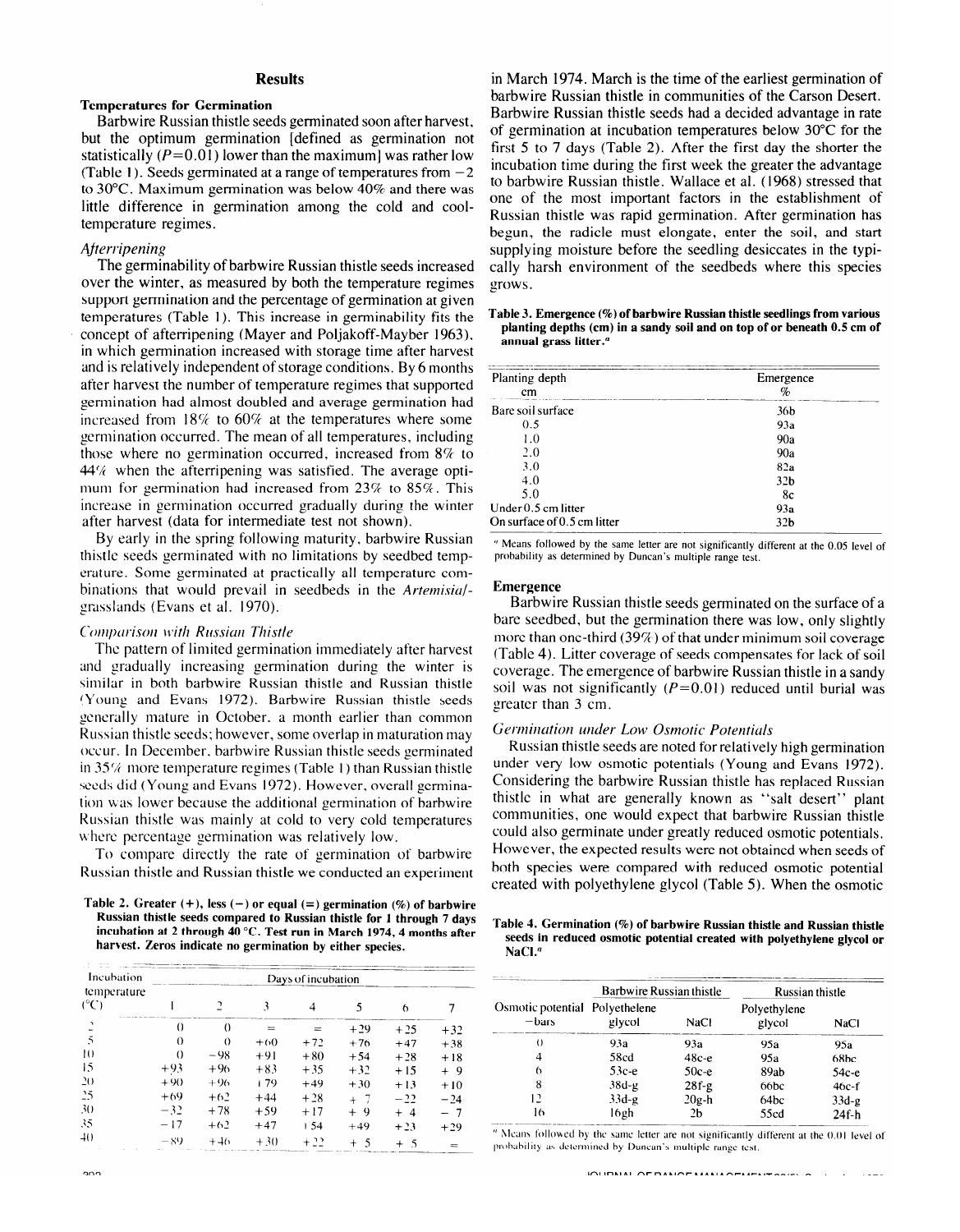**Tab!e 5. Emergence of barbwire Russian thistle seedings with and without**  potassium nitrate (KNO<sub>2</sub>) and/or gibberellic acid (GA<sub>2</sub>) added to soil **samples collected from the northern Carson Desert and tested in the greenhouse."** 

| Treatments               | Seedlings/ $m2$   |  |  |  |  |
|--------------------------|-------------------|--|--|--|--|
| Control                  | 60d               |  |  |  |  |
| KNO <sub>2</sub> 1.0 mM  | 140bc             |  |  |  |  |
| $KNO, 0.1$ mM            | 200a              |  |  |  |  |
| KNO <sub>2</sub> 0.01 mM | 100cd             |  |  |  |  |
| GA., 0.27 mM             | 130 <sub>bc</sub> |  |  |  |  |
| GA., 0.56 mM             | 110bcd            |  |  |  |  |
| $KNO20.1$ mM             | 160ab             |  |  |  |  |
| plus GA., 0.56 mM        |                   |  |  |  |  |

<sup>n</sup> Means followed by the same letter are not significantly different at the 0.01 level of probability as determined by Duncan's multiple range test.

potential was reduced with NaCl, germination of the two species was not significantly  $(P=0.01)$  different. In interpreting these data, one should be aware that (a) not all soils in the Carson and associated salt deserts have surfaces that are high in soluble salts (Billings 1945) and (b) many studies have shown an inverse relation between germinability under low osmotic potentials and the ability to persist and grow under these conditions (e.g. McGinnies 1960).

### **Dispersal of seeds**

During the late fall and early winter period when barbwire Russian thistle seeds have fallen, most of the seeds are located under the canopies of the still rooted plants (Fig. 1). This indicates that barbwire Russian thistle seeds disperse without the plants being uprooted and tumbling. In this characteristic barbwire Russian thistle is in sharp contrast to Russian thistle (Evans and Young 1972). Russian thistle plants, in western Nevada, must tumble before the seeds are dispersed. Ecotypes of Russian thistle with self-dispersing seeds have been reported in mid-western United States (personal communication F. Wertman, Control Seed Laboratory, Hopkins, Minn.). When both species grow in the same community, barbwire Russian



METERS FROM STEM

**Fig. 1.** *Germinable seeds of barbwire Russian thistle per m<sup>2</sup> of soil at selected distancesjrom the stem ojmature plants. Values are meansjor samples taken in the four cardinal directions and in* **2** *years (1974 und 1975). Samples were tested in greenhouse.* 

thistle seeds may be dispersed and lying on the soil and available for germination before midwinter storms uproot and tumble Russian thistle plants to disperse their seeds.

# **Enchancing Germination**

Field observations in the Carson Desert indicated most seeds of barbwire Russian thistle germinated in the early spring. To determine the germinability of the remaining barbwire Russian thistle seeds, we treated bioassay samples from field seedbeds with a source of nitrate (as  $KNO_3$ ) and gibberellin (GA<sub>3</sub>), the two substances known to greatly enhance germination of some seeds (Mayer and Poljakoff-Mayber 1963; Evans and Young 1975). The addition of  $0.1 \text{ mM}$  KNO<sub>3</sub> greatly enhanced germination (Table 6). The addition of  $GA<sub>3</sub>$  also enhanced germination, but not as much. The soils of the Carson Desert are characteristically deficient in available nitrate-N. Any microenvironmental condition that favored nitrification and therefore accumulation of nitrate apparently would favor the germination of barbwire Russian thistle.

#### **Discussion**

Interpretation of the comparative seed ecology of barbwire Russian thistle and Russian thistle is aided by the knowledge that the species have been reported to hybridize freely (Beatley **1973).** Where populations of both species integrate. hybrid swarms showing varying degrees of introgression are common. We carefully avoided collected seeds from populations of either species that exhibited great morphologic variability. Despite the occasional hybridization between the species they usually occupy distinct habitats and they have been shown to be physilogically different and morphologically dissimilar (Beatley 1972).

As would be expected of two closely allied species the seed germination of both is relatively similar; but there are subtle and not-so-subtle differences between them. The most important differences that imply an advantage for barbwire Russian thistle are: (a) less restrictive afterripening requirements which allow some germination at more temperatures and sooner after maturity; (b) more rapid germination at low temperatures during the first few days of incubation; and (c) dehiscence of seeds without the necessity of the plants uprooting and tumbling.

The relatively low germination of barbwire Russian thistlc under reduced osmotic potentials may be a competitive advantage in disguise. There may be an inverse relation between germinability under osmotic stress and persistence in such environments.

# **Literature Cited**

- **Allen, P. 1964.** *Salsola* **L.** p. **104-107. In: Flora Europaea. Vol.** I. **Cambridge Univ. Press.**
- **Anonymous, 1969. New weed menaces desert ranges. Utah Sci. 30:31.**
- **Beatley, J.C. 1971. Ecological and geographic distribution of the vascular plants of southern Nye county and adjacent parts of Clark, Lincoln, and Esmeralda counties, Nevada. Univ. of Calif. Press, Los Angeles. 49 p.**
- **Beatley, J.C. 1973. Russian-thistle** *(Salsola)* **species in Western United States. J. Range Manage. 261225-226.**
- **Billings, W.D. 1945. The plant associations of the Carson Desert Region, Western Nevada. Butler Univ. Bot. Studies. 7:89-123.**
- **Coville, F.V. 1893. Botany of the Death Valley Expedition. Conr. U.S. Nat. Herb. 4. Govt. Printing Office, Washington D.C. 363 p.**
- **Evans, R.A., H.R. Holbo, R.E. Eckert, Jr. and J.A. Young. 1970. Functional environment of downy brome communities in relation to weed control and revegetation. Weed Sci. IS: l54- 162.**
- **Evans, R.A. and J.A. Young. 1972. Germination and establishment of**  *Salsolu* **in relation to seedbed environment. II. Seed distribution, Germination and seedling growth of** *Salsola* **and microenvironmental monitoring of the seedbed. Agron. J. 64:219-224.**